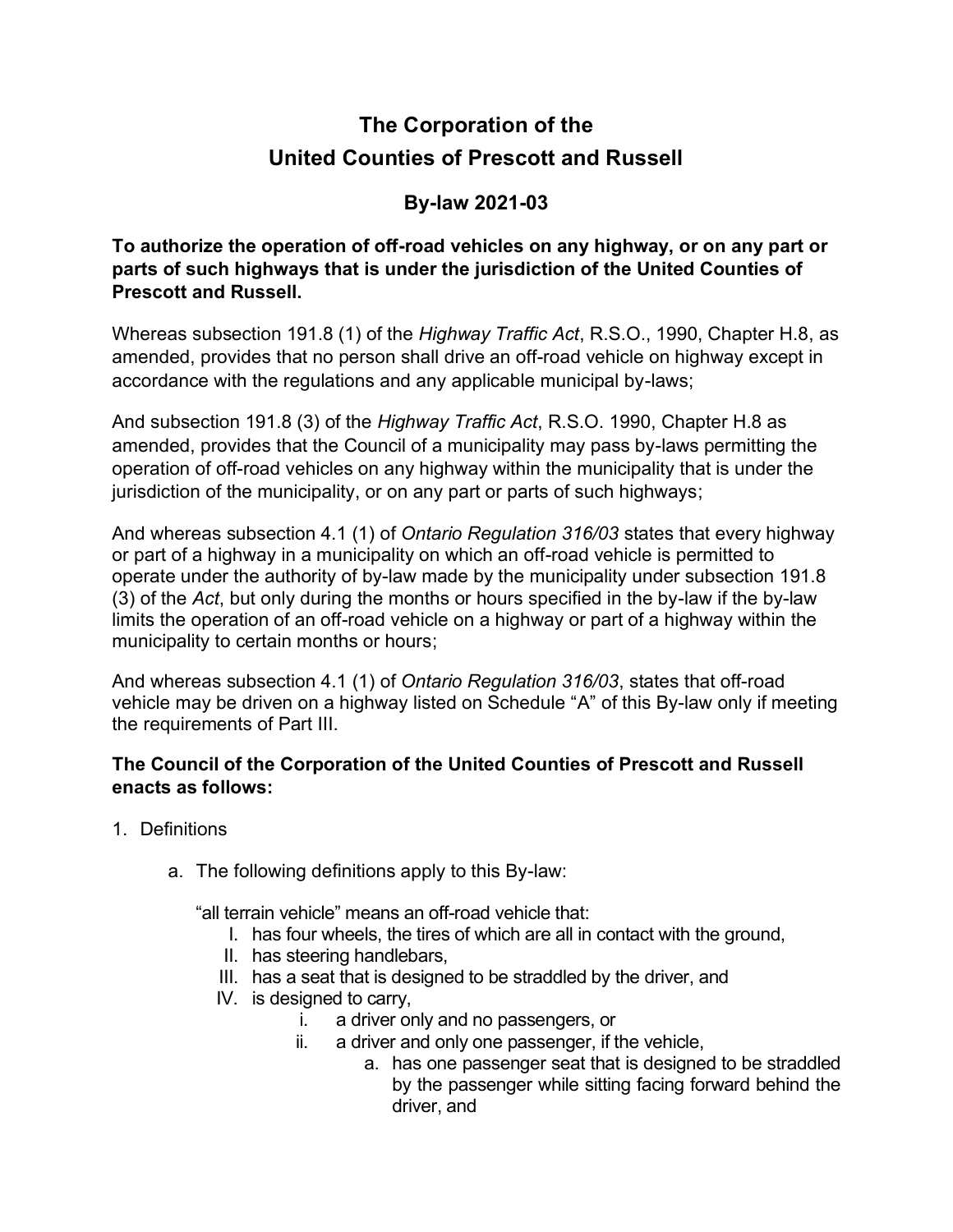b. is equipped with foot rests for the passenger that are separate from the foot rests for the driver;

"corporation" means the Corporation of the United Counties of Prescott and Russell;

"council" means the Council of the Corporation;

"Designated Highway" means a public highway or part thereof, under the jurisdiction of the Corporation, that is indicated on Schedule "A" as being permitted for use by all terrain vehicles, multi-purpose off-highway utility vehicles and recreational off-highway vehicle under this by-law, as the case may be;

"Director of Public Works" means the Director of Public Works of the Corporation of the United Counties of Prescott and Russell or his representatives.

"extreme terrain vehicle" means an off-road vehicle that:

- I. has six or eight wheels, the tires of which are all in contact with the ground,
- II. has no tracks that are in contact with the ground
- III. has seats that are not designed to be straddled, and
- IV. has a minimum cargo capacity of 159 kilograms;

"highway" includes a common and public highway, street, avenue, parkway, driveway, square, bridge, viaduct or trestle, any part of which is intended for or used by the general public for the passage of vehicles and includes the area between the lateral property lines thereof;

"multi-purpose off-highway utility vehicle" means an off-road vehicle that:

- I. has four wheels, the tires of which are all in contact with the ground,
- II. has a steering wheel for steering control,
- III. has seats that are not designed to be straddled, and
- IV. has a minimum cargo capacity of 159 kilograms;

"municipal Law Enforcement Officer" means a person appointed by Council under the Police Services Act to enforce the by-laws of the Corporation;

"OFATV" means the Ontario Federation of All Terrain Vehicles;

"off-road motorcycle" means an off-road vehicle, designed primarily for recreational use, that:

- I. has steering handlebars,
- II. has two wheels, the tires of which are all in contact with the ground,
- III. has a minimum wheel rim diameter of 250 millimetres,
- IV. has a minimum wheel base of 1,1016 millimetres
- V. has a seat that is designed to be straddled by the driver.
- VI. is designed to carry a driver only and no passengers, and
- VII. does not have a sidecar;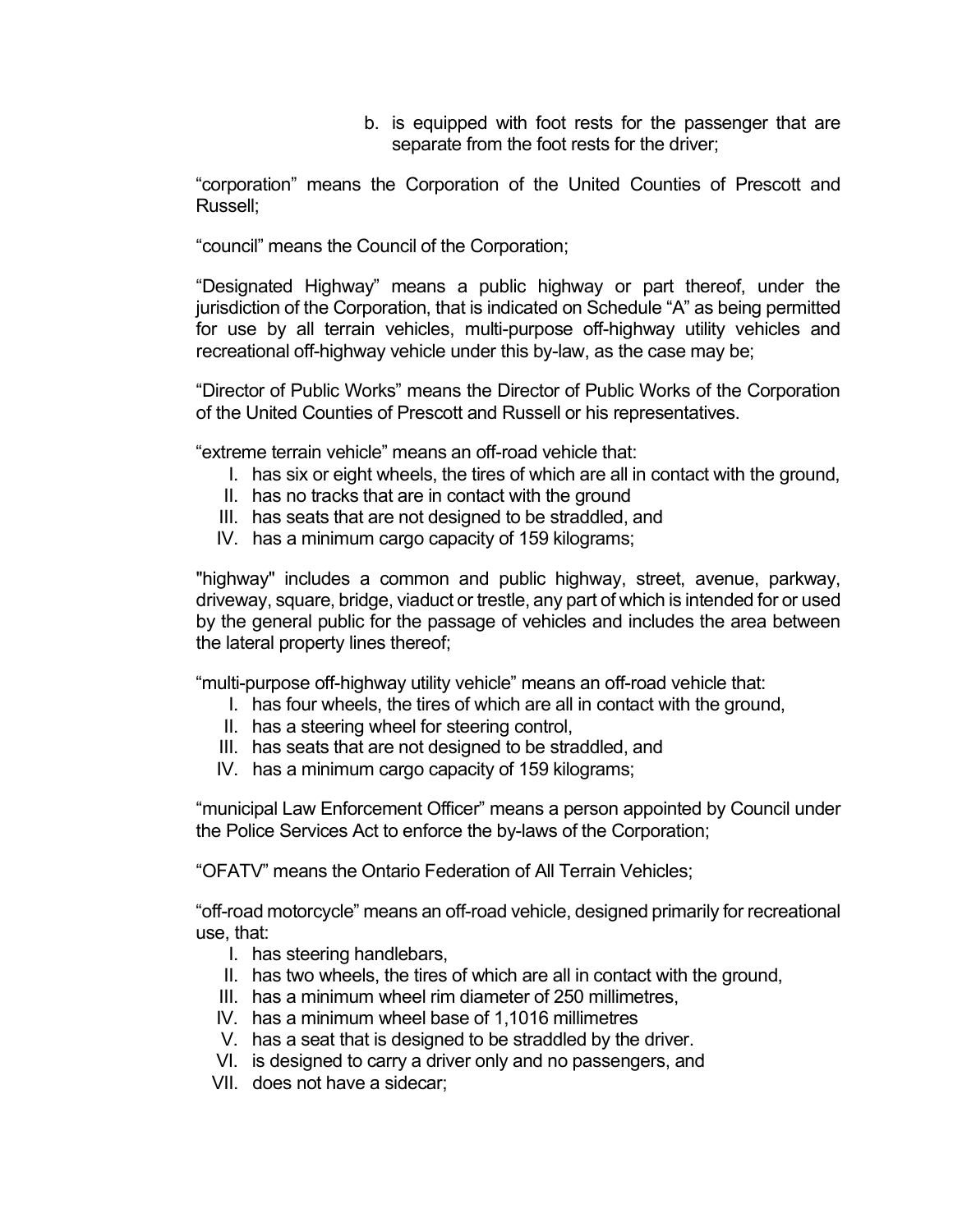"off-road vehicle" has the same meaning as in Off-Road Vehicles Act, R.S.O 1990, c.O.4 as amended;

"recreational off-highway vehicle" means an off-road vehicle that,

- I. has four or more wheels, the tires of which are all in contact with the ground,
- II. has a steering wheel for steering control,
- III. has seats that are not designed to be straddled, and
- IV. has an engine displacement equal to or less than 1,000 cubic centimetres;
- 2. Prohibited use
	- a. All terrain vehicle, multi-purpose off-highway utility vehicle and recreational off-highway vehicle shall not be driven on any highway or part of a highway under the jurisdiction of the United Counties of Prescott and Russell that is not a designated highway.
	- b. Extreme terrain vehicle and off-road motorcycle shall not be driven on any highway or part of a highway under the jurisdiction of the United Counties of Prescott and Russell.
	- c. Off-road vehicles shall not be permitted to travel on any other unopened or opened road allowances under municipal jurisdiction which are not mentioned in schedule "A" of this by-law with the exception of farmers, licensed trappers and representatives of the various levels of government while carrying out their legitimate duties.
	- d. No off-road vehicle shall be permitted on any roads, between 11:00 p.m. and 6:00 a.m.
	- e. No off-road vehicle shall be permitted on the roads described in schedule "A" during extremely dry conditions, whenever fire restrictions or a ban on fires is in effect. When such restrictions are in effect, the ATV Club of Eastern Ontario Inc. shall be responsible for posting adequate signage regarding the prohibition of use.
- 3. Rate of Speed
	- a. The off-road vehicle shall not be driven at a rate of speed greater than:
		- I. 20 kilometres per hour, if the speed limit established under the Highway Traffic Act or by Municipal By-law for that part of the highway is not greater than 50 kilometres per hour.
		- II. 50 kilometres per hour, if the speed limit established under the Highway Traffic Act or by Municipal By-law for that part of the highway is greater than 50 kilometres per hour.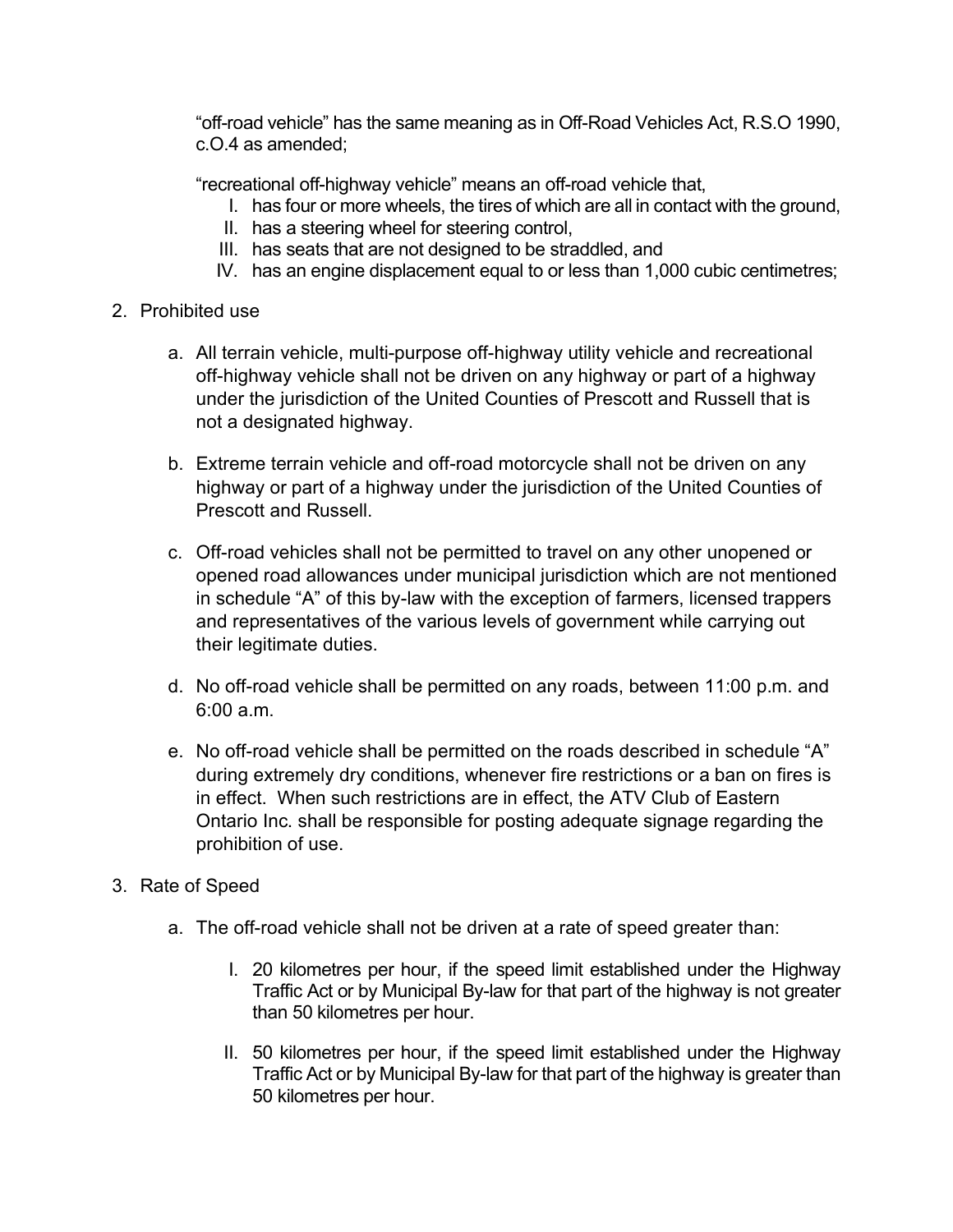- 4. Liability Insurance
	- a. That the ATV Club of Eastern Ontario Inc. provides proof of liability insurance in the amount of \$5,000,000.00 with the United Counties of Prescott and Russell added as additional insured party on the certificate.
- 5. Regulation 316/03
	- a. Any operator of an off-road vehicle is subject to the terms of Regulation 316/03 as amended.
	- b. An off-road vehicle shall not be operated on highways unless it meets the equipment requirements of Section 7 to 15 of O, Reg.316/03 and it is operated in accordance with section 16 and 24 of O.Reg.316/03.
- 6. Responsibility for Repairs
	- a. The ATV Club of Eastern Ontario Inc. shall enter into an agreement assuming responsibility for the costs or repairs to the shoulder or road allowance due to off-road vehicle use.
- 7. Closure for repairs
	- a. The county roads shall be inspected by the Director of Public Works or his representative and shall determine if repairs are necessary due to off-road vehicle use and be subject to closure until repaired by the ATV Club of Eastern Ontario Inc. and re-inspected and approved by the Director of Public Works or his representative.
- 8. Signage Security Equipment
	- a. ATV Club of Eastern Ontario Inc. shall be responsible for providing and installing all signs required along the trail and upon request from adjacent property owners.
- 9. Failure to perform
	- a. Failure to satisfy any of the above noted conditions set-up by the Counties will result in the immediate suspension or rescinding of this by-law.
- 10. General Provisions
	- a. The ATV Club of Eastern Ontario Inc. and OFATV shall take the necessary steps to ensure that its members conduct themselves in such a manner as to respect at all times the content of this by-law.
	- b. This by-law shall be reviewed annually to ensure compliance and the Corporation retains the right to revoke the privileges of the ATV Club of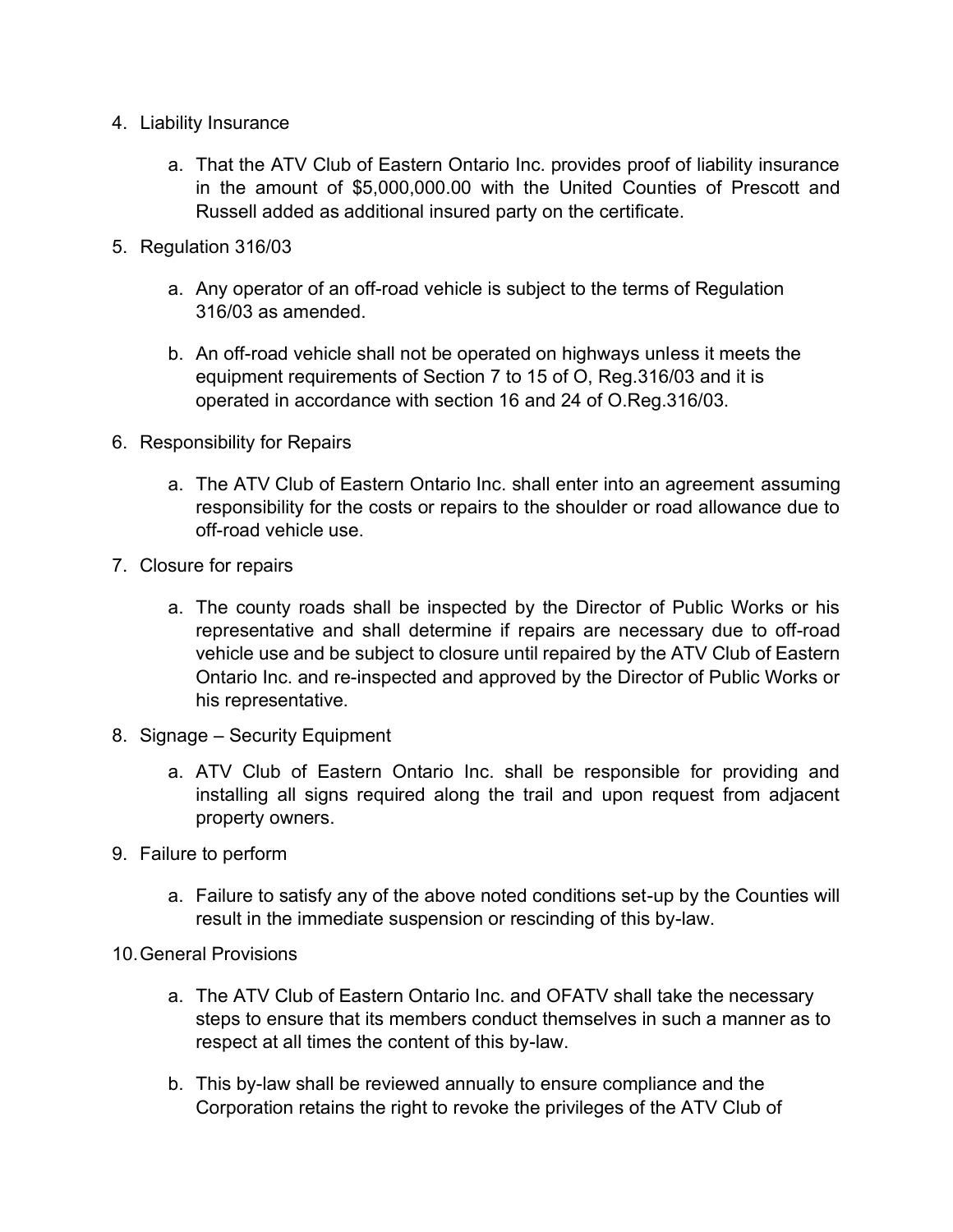Eastern Ontario Inc. and OFATV should either organisation fail to comply with any of the conditions set out in this by-law.

- c. The Corporation may alter or revoke this by-law at any time.
- 11. Enforcement and Penalties
	- a. This by-law may be enforced by every municipal law enforcement officer appointed by the Corporation from time to time and police officer.
	- b. Any person who contravenes any of the provisions of this by-law is guilty of an offence and upon conviction is liable to a fine as provided for under *Highway Traffic Act* and the *Compulsory Automobile Insurance Act.*
	- c. No person shall hinder or obstruct, or attempt to hinder or obstruct, any person exercising a power or performing a duty under this by-law.
	- d. If this by-law is contravened and a conviction entered, the Court in which the conviction has been entered and any Court of competent jurisdiction thereafter may, in addition to any other remedy and to any penalty that is imposed, make an order prohibiting the continuation or repetition of the offence by the person convicted.
- 12. That By-law 2020-53 is hereby repealed.

By-law read a first, second, and third time, and passed on February 24, 2021.

Original copy signed by Stéphane Sarrazin Stéphane Sarrazin, Warden

Original copy signed by Mélissa Cadieux Mélissa Cadieux, Clerk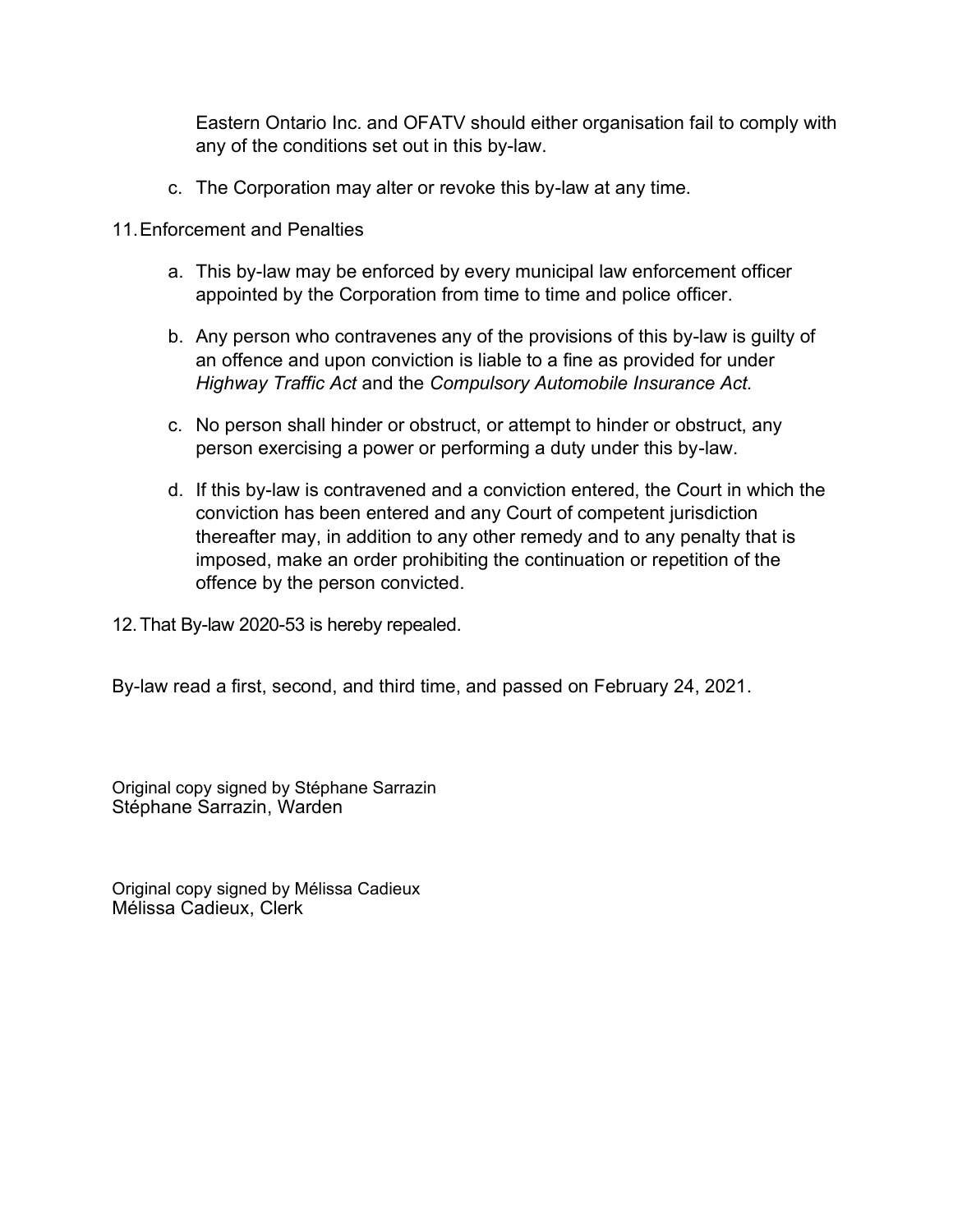## **Schedule A to By-law 2021-03**

| <b>COUNTY</b><br><b>ROAD</b><br><b>NUMBER</b> | <b>TOWNSHIP</b>                                  | <b>SIDE</b>                  | <b>BETWEEN:</b>          | AND:                                                             | <b>DISTANCE</b>  |
|-----------------------------------------------|--------------------------------------------------|------------------------------|--------------------------|------------------------------------------------------------------|------------------|
| 1                                             | City of Clarence-<br>Rockland                    | <b>North</b><br>and<br>South | Pilon Road               | 2564 St-Pascal<br>Road (Ronald<br>Lalonde<br>Community<br>Hall)  | $0.4 \text{ km}$ |
| $\mathbf 2$                                   | City of Clarence-<br>Rockland                    | <b>North</b><br>and<br>South | 457 Russell<br>Road      | Drouin Road                                                      | $0.6$ km         |
| 3                                             | <b>Russell Township</b>                          | North<br>and<br>South        | Seguin Street            | <b>Industriel Street</b>                                         | $0.15$ km        |
| 3                                             | <b>Nation Municipality</b>                       | <b>North</b><br>and<br>South | Du Théatre Road          | Lafontaine Road                                                  | 0.9 km           |
| 3                                             | Village of<br>Casselman                          | East<br>and<br>West          | Lafontaine Road          | <b>St-Isidore Street</b>                                         | 2.3 km           |
| 5                                             | <b>Nation Municipality</b><br>& Russell Township | East and<br>West             | Des Pins Street          | Calypso Road                                                     | 1.6 km           |
| 5                                             | Nation Municipality<br>& Russell Township        | East and<br>West             | Route 800 W              | 570 meters<br>North of Farley<br>Rd (Marionville<br>Rd extended) | 1.0 km           |
| $\overline{7}$                                | <b>Nation Municipalilty</b>                      | North<br>and<br>South        | Guérin Road              | <b>St-Paul Street</b>                                            | 1.0 km           |
| $\overline{7}$                                | Village of<br>Casselman                          | East and<br>West             | <b>St-Isidore Street</b> | Aurèle Road                                                      | 1.6 km           |
| 8                                             | <b>Nation Municipality</b>                       | East and<br>West             | Concession 17<br>Road    | Route 300 E                                                      | $0.6$ km         |
| 8                                             | <b>Nation Municipality</b>                       | East and<br>West             | County Road 16           | County Road 19<br>(Robillard Rd)                                 | 2.4 km           |
| 9                                             | <b>Nation Municipality</b>                       | East and<br>West             | Concession<br>Road 19    | 100m South of<br>County Road 3<br>(St-Isidore Rd)                | 1.6 km           |
| 9                                             | <b>Nation Municipality</b>                       | East and<br>West             | Concession<br>Road 19    | Mainville Road                                                   | $0.45$ km        |
| $\boldsymbol{9}$                              | Alfred and<br>Plantagenet                        | North<br>and<br>South        | Pitch Off Road           | 150m South-<br>West of County<br>Road 17                         | $0.5 \text{ km}$ |
| 10                                            | East Hawkesbury                                  | North<br>and                 | Moore Road               | County Road 14<br>(south)                                        | 2.3 km           |

Part of Highways permitted to be traveled by Off-road vehicle